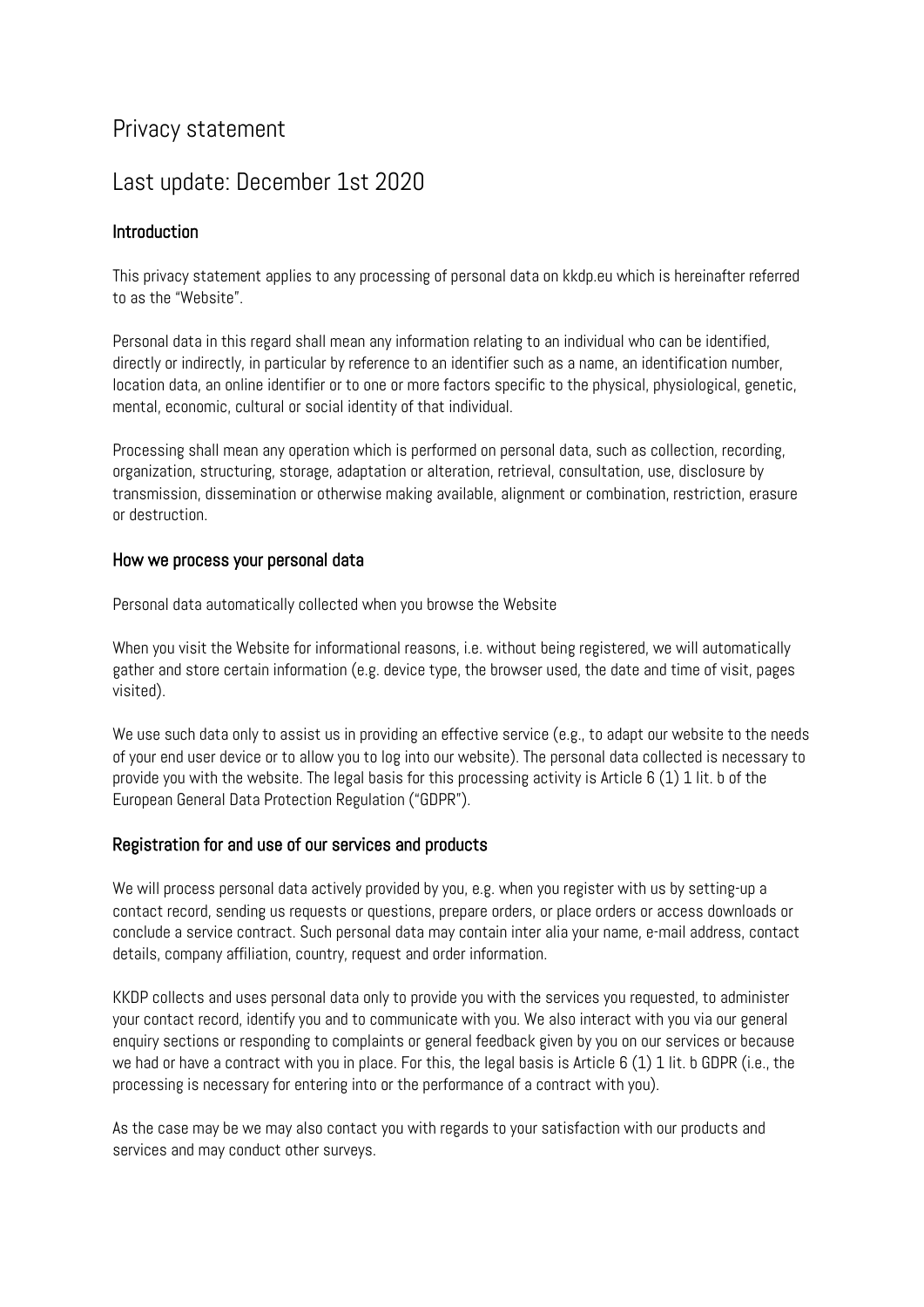We use the personal data and contact data you provide by registration to inform you directly about our additional products and services. The use of your personal data for directly advertising related products and services is a legitimate interest for us as a provider of this website, Article 6 (1) 1 lit. f GDPR.

You can object to the use of your personal data for direct marketing at any time. We will then refrain from any processing to the extent it is related to such purposes.

We process your personal data as far as necessary for compliance with legal obligations to which we as the data controller are subject, in particular the applicable commercial accounting obligations and tax law requirements. The legal basis for this processing activity is Article 6 (1) 1 lit. c GDPR.

Your personal data is, in the absence of exceptions within the specific services mentioned below, retained for as long as your user account is used. If there has been no activity on your account, your personal data will be erased once the purpose has been fulfilled. Statutory storage obligations or the need for legal actions that may arise from misconduct within the services and can lead to a longer retention of your personal data. In this case, we will inform you accordingly.

## Data collected from third party sources

We may also collect personal data about you such as your name and contact details for providing you with information on products and services, coming from third party resources on trade fairs and webinar vendors we are participating in.

Legal basis for this processing is Article 6 (1) 1 lit. f GDPR as it is our company group's legitimate interest to maintain our user base, bring new users to the Website and inform (potential) users about services organized and provided by KKDP.

#### Informational e-mails

With your email address you can subscribe to our informational e-mails that provides you with the latest news about our products and services if you consent to receiving such e-mails. The legal basis for this processing is Article 6 (1) lit. a GDPR. Your email address will be retained for as long as you are subscribed to our informational e-mails and for 36 months of inactivity thereafter.

This service is partly provided by means of a double-opt-in. Thus, you will receive an email containing a link by which you can confirm that you are the owner of the email address and wish to be notified via our email service. If your subscription is not confirmed, we will not send you informational e-mails.

You can unsubscribe from this service by opting-out via the link provided in each informational e-mail.

## Automated decision making

We do not use your personal data for automated decision making which produces legal effects concerning you or similarly significantly affects you.

## Recipient of your personal data

Your personal data will be disclosed to the following parties: Third party recipients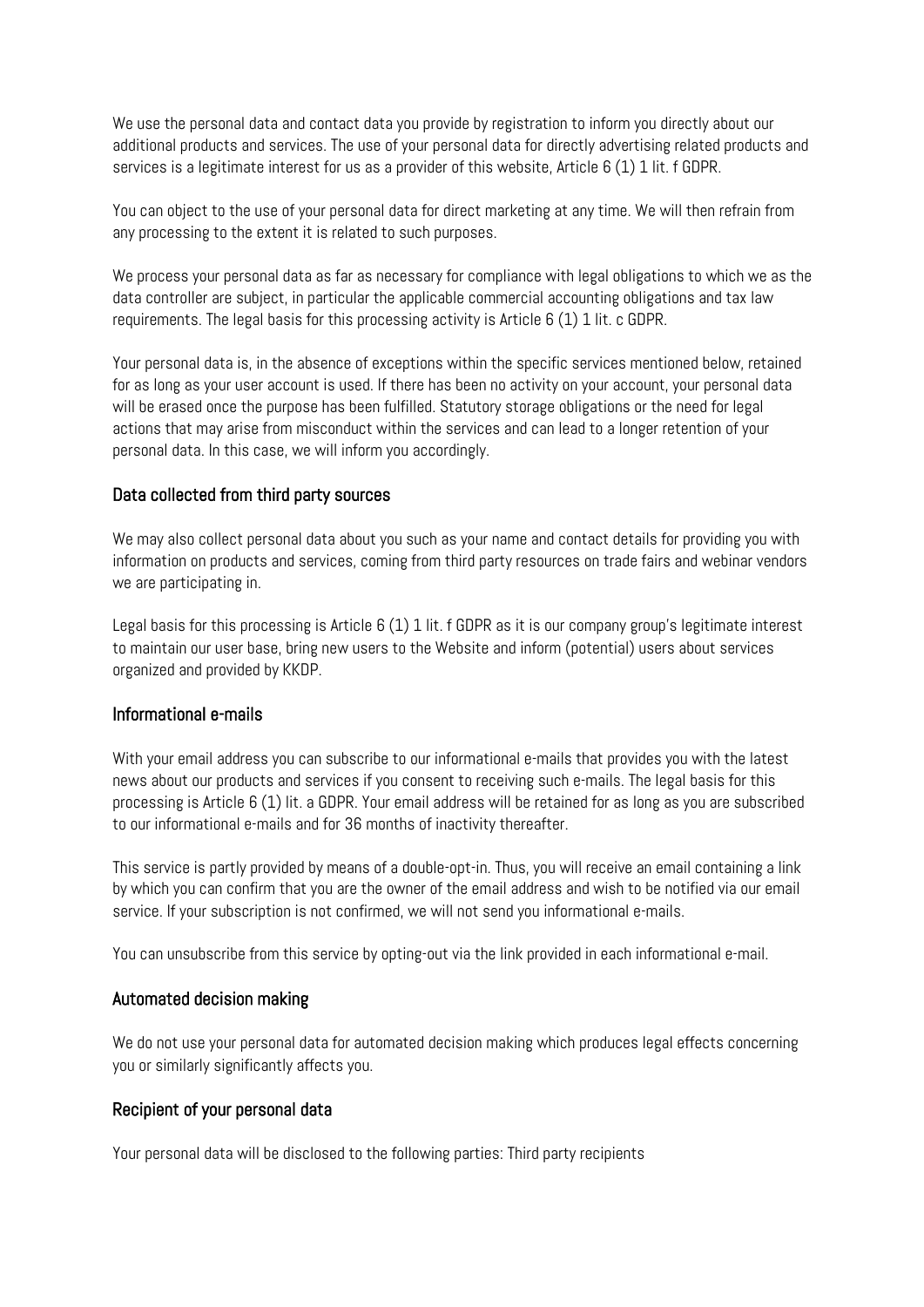We engage third party companies and individuals who assist us in providing our services and products or support us with certain functions of this website. Your personal data will be shared with the following categories of third parties and partly their sub- processors:

• Hosting and content delivery network services (e.g., Oracle London ) • Billing and payment service providers • Customer support services

The legal basis for this data transfer and processing activity is Art. 28 GDPR in conjunction with the data processing agreements we concluded with respective third party companies. Therefore, our contractors will only use your personal data to the extent necessary to perform their functions and will be contractually bound to process your personal data only on our behalf and in compliance with our requests.

We may disclose your personal data if legally entitled or required to do so (for example if required by law or by a court order). The legal basis for this processing is Art. 6 (1) 1 lit. C GDPR.

### International data transfer

Within the scope of our information sharing activities set out above, your personal data may be transferred to other countries (including countries outside the European Union) which may have different data protection standards than your country of residence.

Please note that data processed in a foreign country may be subject to foreign laws and accessible to foreign governments, courts, law enforcement, and regulatory agencies. However, we will endeavor to take reasonable measures to keep up an adequate level of data protection also when sharing your personal data with such countries.

In the case of a transfer outside of the European Union, this transfer is safeguarded by the EU Standard Contractual Clauses. You can find further information about the aforementioned safeguards under: https://ec.europa.eu/info/law/law-topic/data- protection/data-transfers-outside-eu/model-contractstransfer- personal-data-third- countries\_en.

## Retention periods

We strive to keep our processing activities with respect to your personal data as limited as possible. In the absence of specific retention periods set out in this policy, your personal data will be retained only for as long as we need it to fulfil the purpose for which we have collected it and, if applicable, as long as required by statutory retention requirements.

#### How we use cookies

The Website uses cookies. A cookie is a small file of letters and numbers that we put on your computer. These cookies allow us to distinguish you from other users of the Website which helps us to provide you with a good experience when you browse our Website, and to improve our Website.

A cookie can be classified by its lifespan and the domain to which it belongs. By lifespan, a cookie is either as: • session cookie which is erased when the user closes the browser or

• persistent cookie which remains on the user's computer/device for a pre-defined period of time.

As for the domain to which it belongs, there are either:

• first-party cookies which are set by the web server of the visited page and share the same domain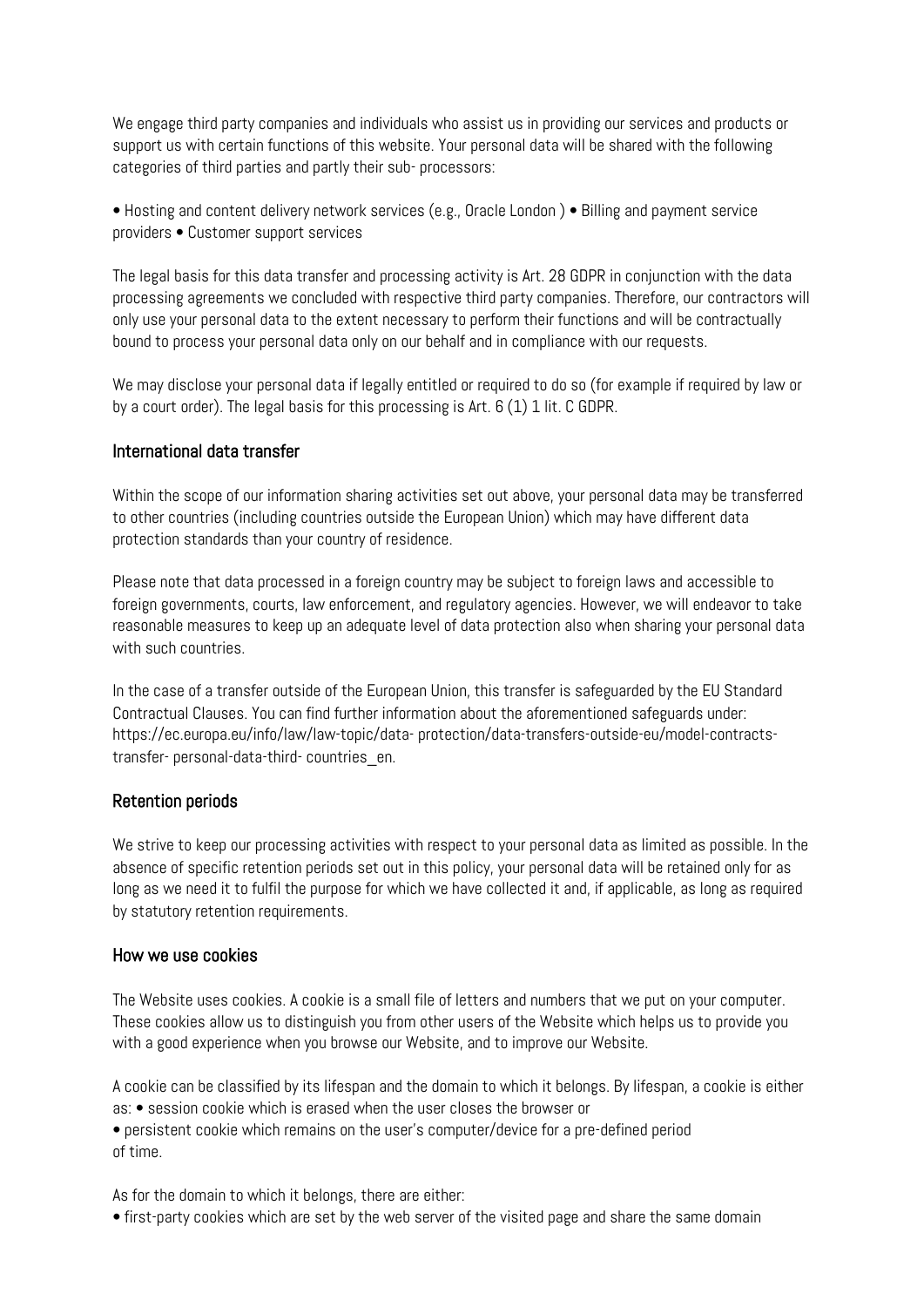• third-party cookies are stored by a different domain to the visited page's domain. This can happen when the webpage references a file, such as JavaScript, located outside its domain.

## The cookies we use allow us to see:

• The Internet domain and Internet Protocol (IP) address from which you access our Website.

• The type of Internet browser and the operating system of the computer you use to access our Website; • The date and time you visit our Website.

- The pages you visit on our Website.
- The pages you shared on social media and to which social media network.
- If you linked to our Website from another website, the address of that website

If you were referred to our Website from a search engine, the address of that website and the search term you used to find us. Any data processing that occur while using cookies used for the sole purpose of carrying out the transmission of a communication and/or strictly necessary to perform the services you required is based on Article 6 (1) lit. b GDPR.

In case personal data is processed in the course of using cookies and/or similar technologies that are used for other purposes, e.g. improving our website or marketing purposes, the processing is based on Article 6 (1) lit. f GDPR and represents our legitimate interest in maintaining our user base, bringing new users to the Website and informing (potential) users about services organized and provided by KKDP.

You can control and/or delete cookies as you wish – for details, see www.allaboutcookies.org. You can delete all cookies that are already on your computer and you can set most browsers to prevent them from being placed. If you do this, however, you may have to manually adjust some preferences every time you visit the Website and some services and functionalities may not work.

## Google Analytics

This Website uses Google Analytics, a web analytics service provided by Google, Inc. ("Google"). Google Analytics uses cookies to help us analyse how users use the site. The information generated by the cookie about your use of the Website (including your IP address) will be transmitted to and stored by Google on servers in the United States.

The Website uses Google Analytic's IP anonymisation function. Google will truncate/anonymise the last octet of the IP address for Member States of the European Union as well as for other parties to the Agreement on the European Economic Area. Only in exceptional cases, the full IP address is sent to and shortened by Google servers in the USA. On our behalf, Google will use this information for the purpose of evaluating your use of the Website, compiling reports on Website activity and providing other services relating to Website activity and internet usage to us. Google will not associate your IP address with any other data held by Google. You may refuse the use of cookies by selecting the appropriate settings on your browser. However, please note that if you do this, you may not be able to use the full functionality of this Website.

Furthermore, you can prevent Google's collection and use of data (cookies and IP address) by downloading and installing the browser plug-in available

under https://tools.google.com/dlpage/gaoptout?hl=en. An opt-out cookie will be set to prevent the future collection of your information when you visit this Website.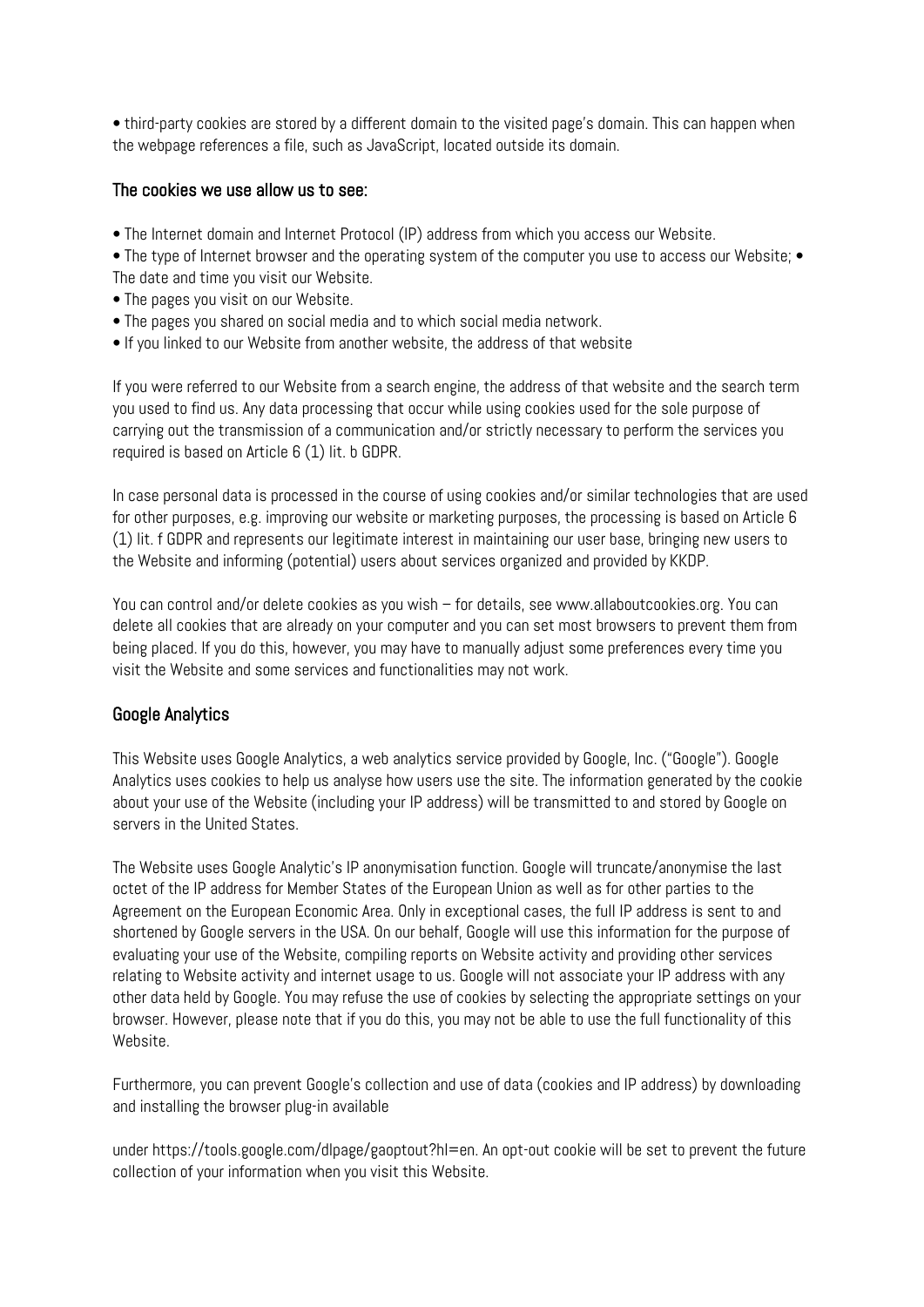# Further information can be found

under https://developers.google.com/analytics/devguides/collection/analyticsjs/cookie -usage

## Google Adwords

KKDP uses Google Adwords, a service to display ads for KKDP. Google search and Google AdWords use cookies, which allow Google to display relevant ads on Google properties (such as Google Search). This works as follows: If you access our Website through a Google ad on Google Search, Google Adwords will store a cookie on your PC.

If you visit certain pages on our Website and the cookie has not expired, Google and KKDP may recognize that the ad has been clicked and that a visitor has been redirected to our Website. Each Google AdWords customer receives a different cookie. These cookies usually lose their validity after 30 days and are not intended to identify you personally.

The information generated by cookies on the use of this website (including your IP address) are transmitted to :

Google: https://support.google.com/analytics/answer/2763052?hl=en. You may refuse the use of cookies by selecting the appropriate settings on your browser.

You can also opt-out of personalized advertising in Google AdWords Settings. For instructions, see https://support.google.com/ads/answer/2662922?hl=en

## Site Improve Analytics:

We may from time to time use Site Improve Analytics, an analytics service tool provided by Site improve GmbH. Site Improve Analytics uses cookies to help us analyses how the website is used.

## **Security**

We take market standard precautions to protect personal data. When our download form asks users to provide personal data, that personal data is encrypted and is protected with market standard encryption software - SSL. While on a secure page, the lock icon in the top of web browsers such as Microsoft Internet Explorer is present.

Unfortunately, no data transmission or processing can be guaranteed to be 100 % secure. Accordingly, despite our efforts to protect the personal data, KKDP is not in a position to guarantee or warrant the security of the personal data.

## Data subjects' rights

You may be entitled to exercise some or all of the following rights free of charge:

a. require (i) information whether your personal data is retained and (ii) access to and/or (iii) duplicates of your personal data retained, including the purposes of the processing, the categories of data concerned, and the recipients or categories of recipients to whom the data are disclosed and where possible, the envisaged period for which the personal data will be stored, or, if not possible, the criteria used to determine that period;